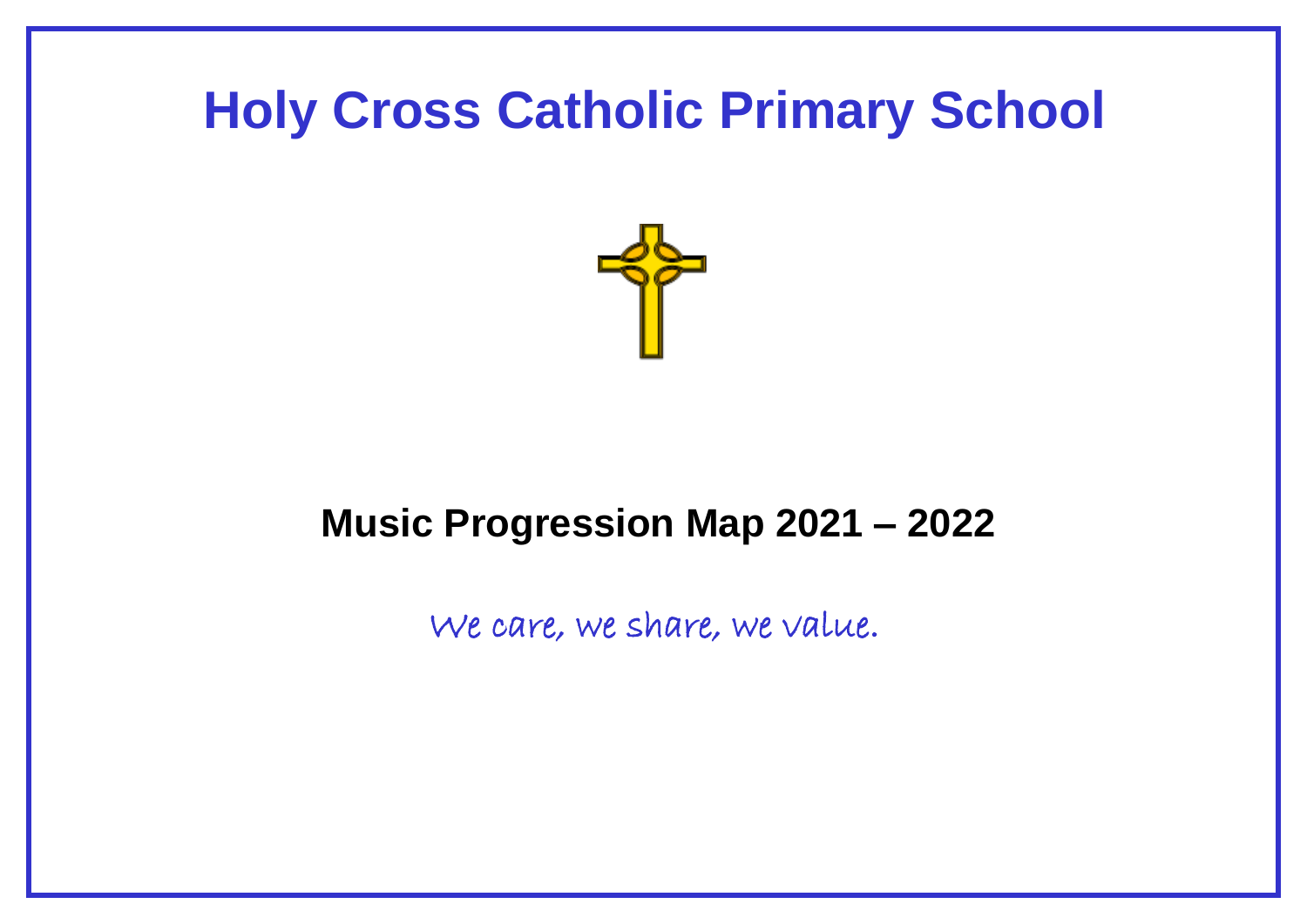|                               | <b>Nursery</b>                                                                                                              | <b>Reception</b>                                                                                                                                                                                                                  | Year 1                                                                                                      | Year 2                                                                                                                                                                      | Year 3                                                                                                                                                                                                                                                                     | Year 4                                                                                                                                                                                                                                                                                                                                                                                                     | Year 5                                                                                                                                                                                                                                                                                                                                                                                                                                                                                                                                                                                                                                                                                                            | Year 6                                                                                                                                                                                                                                                                                                                                                                                                                    |
|-------------------------------|-----------------------------------------------------------------------------------------------------------------------------|-----------------------------------------------------------------------------------------------------------------------------------------------------------------------------------------------------------------------------------|-------------------------------------------------------------------------------------------------------------|-----------------------------------------------------------------------------------------------------------------------------------------------------------------------------|----------------------------------------------------------------------------------------------------------------------------------------------------------------------------------------------------------------------------------------------------------------------------|------------------------------------------------------------------------------------------------------------------------------------------------------------------------------------------------------------------------------------------------------------------------------------------------------------------------------------------------------------------------------------------------------------|-------------------------------------------------------------------------------------------------------------------------------------------------------------------------------------------------------------------------------------------------------------------------------------------------------------------------------------------------------------------------------------------------------------------------------------------------------------------------------------------------------------------------------------------------------------------------------------------------------------------------------------------------------------------------------------------------------------------|---------------------------------------------------------------------------------------------------------------------------------------------------------------------------------------------------------------------------------------------------------------------------------------------------------------------------------------------------------------------------------------------------------------------------|
| Listen and<br><b>Appraise</b> | Describe whether a<br>piece of music is fast<br>or slow, loud or quiet.<br>Describe a piece of<br>music as happy or<br>sad. | Hear differences in<br>musical elements.<br>Recognise obvious<br>changes in sounds<br>and take account of<br>musical instructions<br>(e.g. get faster or<br>louder).<br>Identify likes and<br>dislikes about a piece<br>of music. | To learn how they can<br>enjoy moving to music  <br>by dancing, marching,<br>being animals or pop<br>stars. | To learn how they can<br>enjoy moving to music<br>by dancing, marching,<br>being animals or pop<br>stars.<br>To learn how songs<br>can tell a story or<br>describe an idea. | To confidently identify<br>and move to the<br>pulse.<br>To think about what<br>the words of a song<br>mean.<br>To take it in turn to<br>discuss how the song<br>makes them feel.<br>Listen carefully and<br>respectfully to other<br>people's thoughts<br>about the music. | To confidently identify<br>and move to the<br>pulse.<br>To talk about the<br>musical dimensions<br>working together in<br>the Unit songs e.g. if<br>the song gets louder<br>in the chorus<br>(dynamics).<br>Talk about the music<br>and how it makes<br>them feel.<br>Listen carefully and<br>respectfully to other<br>people's thoughts<br>about the music.<br>When you talk try to<br>use musical words. | To identify and move To identify and move<br>to the pulse with ease.   to the pulse with ease.<br>To think about the $\sqrt{ }$ To think about the<br>message of songs.<br>To compare two songs   To compare two<br>in the same style,<br>talking<br>stands out musically in what stands out<br>each of them, their   musically in each of<br>similarities<br>differences.<br>Listen carefully and Listen carefully and<br>respectfully to other respectfully to other<br>people's<br>thoughts<br>about the music.<br>When you talk try to Use musical words<br>talk about the musical songs.<br>dimensions<br>working<br>together in the Unit<br>songs.<br>Talk about the music<br>and how it makes you<br>feel. | message of songs.<br>songs in the same<br>about what style, talking about<br>and   them, their similarities<br>and differences.<br>people's thoughts<br>about the music.<br>use musical words to when talking about the<br>To talk about the<br>musical dimensions<br>working together in<br>the Unit songs.<br>Talk about the music<br>and how it makes you<br>feel, using musical<br>language to describe<br>the music. |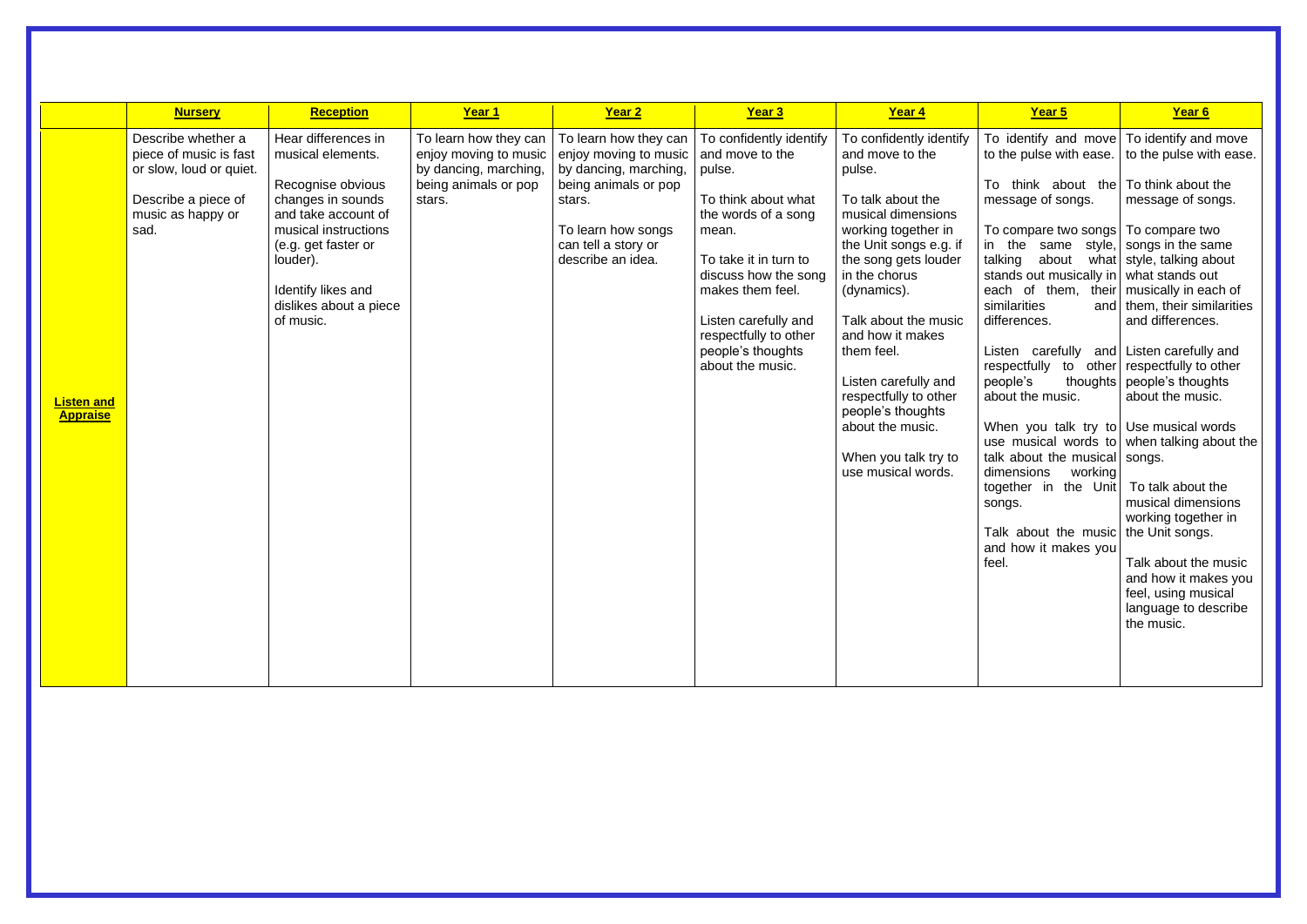|                | Use the voice in<br>different ways such<br>as speaking, singing<br>and chanting. | Sing and chant as<br>part of a group and<br>individually. | Learn about voices,<br>singing notes of<br>different pitches (high<br>and low). | Learn about voices<br>singing notes of<br>different pitches (high<br>and low). | To sing in unison and<br>in simple two-parts.<br>To demonstrate a | To sing in unison and<br>in simple two-parts.<br>To demonstrate a | To sing in unison and<br>to sing backing<br>vocals.                          | To sing in unison and<br>to sing backing<br>vocals.     |
|----------------|----------------------------------------------------------------------------------|-----------------------------------------------------------|---------------------------------------------------------------------------------|--------------------------------------------------------------------------------|-------------------------------------------------------------------|-------------------------------------------------------------------|------------------------------------------------------------------------------|---------------------------------------------------------|
|                | I can perform simple<br>vocal patterns.                                          | Sing with and without<br>an accompaniment.                | Learn that they can<br>make different types                                     | Learn that they can<br>make different types                                    | good singing posture.<br>To follow a leader                       | good singing posture.<br>To follow a leader                       | To enjoy exploring<br>singing solo.                                          | To demonstrate a<br>good singing posture.               |
|                |                                                                                  |                                                           | of sounds with their<br>voices - you can rap<br>or say words in                 | of sounds with their<br>voices - you can rap<br>(spoken word with              | when singing.<br>To enjoy exploring                               | when singing.<br>To enjoy exploring                               | To listen to the group<br>when singing.                                      | To follow a leader<br>when singing.                     |
| <b>Singing</b> |                                                                                  |                                                           | rhythm.<br>Learn to start and                                                   | rhythm).<br>Learn to find a                                                    | singing solo.<br>To sing with                                     | singing solo.<br>To sing with                                     | To demonstrate a<br>good singing posture.<br>To follow a leader              | To experience<br>rapping and solo<br>singing.           |
|                |                                                                                  |                                                           | stop singing when<br>following a leader.                                        | comfortable singing<br>position.                                               | awareness of being<br>'in tune'.                                  | awareness of being<br>'in tune'.                                  | when singing.                                                                | To listen to each                                       |
|                |                                                                                  |                                                           |                                                                                 | Learn to start and<br>stop singing when                                        | To have an<br>awareness of the                                    | To re-join the song if<br>lost.                                   | To experience<br>rapping and solo<br>singing.                                | other and be aware of<br>how you fit into the<br>group. |
|                |                                                                                  |                                                           |                                                                                 | following a leader.                                                            | pulse internally when<br>singing                                  | To listen to the group<br>when singing.                           | To listen to each<br>other and be aware<br>of how you fit into the<br>group. | To sing with<br>awareness of being<br>'in tune'.        |
|                |                                                                                  |                                                           |                                                                                 |                                                                                |                                                                   |                                                                   | To sing with<br>awareness of being<br>'in tune'.                             |                                                         |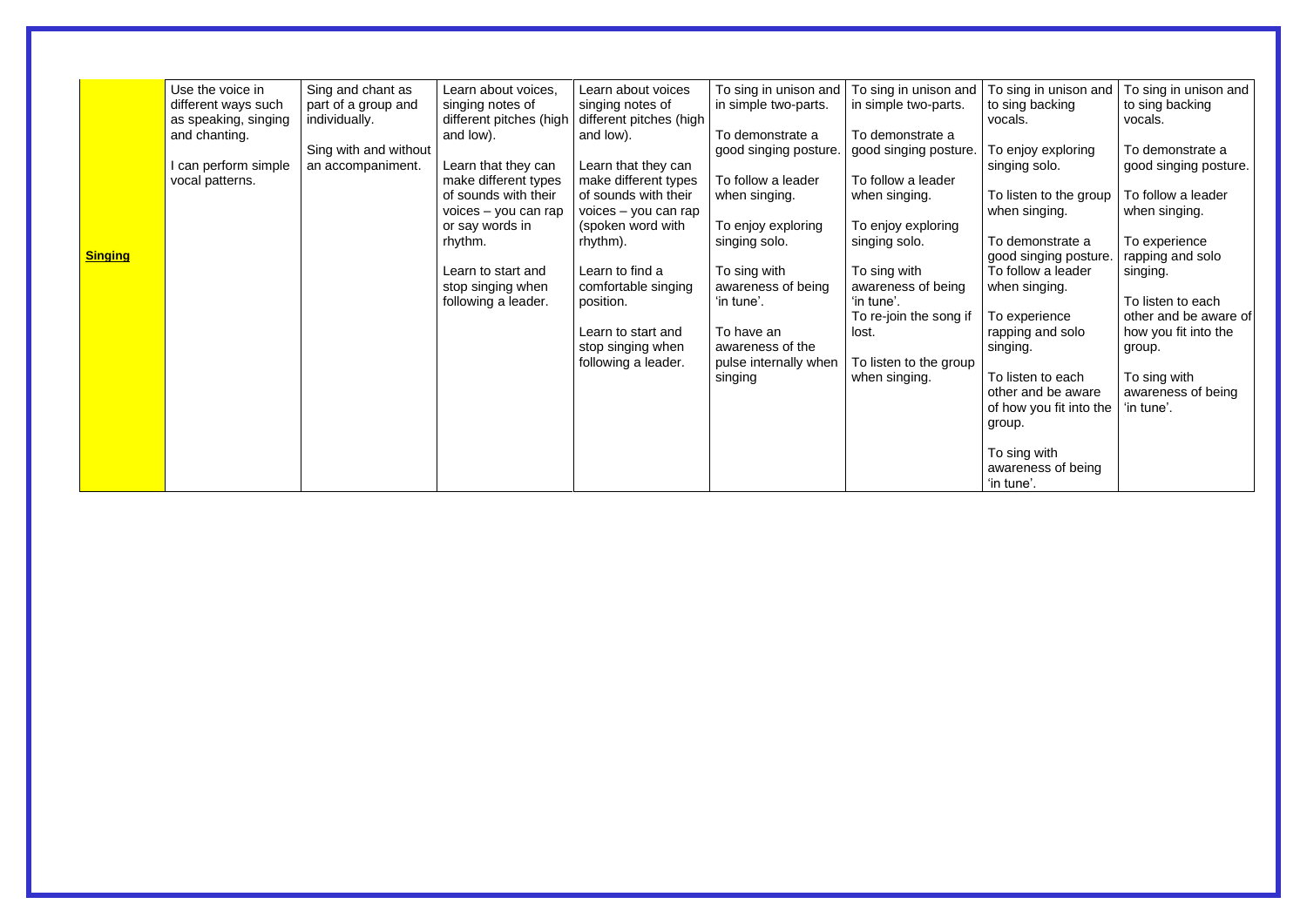| <b>Playing</b> | Repeat short rhythmic Recognise and<br>and melodic patterns.<br>Play a range untuned changed such as<br>instruments as they holding a triangle by<br>were intended to be the string instead of<br>used. | explore how sounds<br>can be made and<br>with your hand.<br>Play a range of tuned<br>and untuned<br>instruments as they<br>were intended to be<br>used. | <b>Treat instruments</b><br>carefully and with<br>respect.<br>Play a tuned<br>instrumental part with<br>the song they<br>perform.<br>Learn to play an<br>instrumental part that<br>matches their musical<br>challenge, using one<br>of the differentiated<br>parts (a one-note<br>part, a simple part,<br>medium part).<br>Listen to and follow<br>musical instructions<br>from a leader. | <b>Treat instruments</b><br>carefully and with<br>respect.<br>Learn to play a tuned<br>instrumental part that<br>matches their<br>musical challenge,<br>using one of the<br>differentiated parts (a<br>one-note, simple or<br>medium part).<br>Play the part in time<br>with the steady pulse.<br>Listen to and follow<br>musical instructions<br>from a leader. | To treat instruments<br>carefully and with<br>respect.<br>Play any one, or all of<br>four, differentiated<br>parts on a tuned<br>$instrument - a$<br>onenote, simple or<br>medium part or the<br>melody of the song)<br>from memory or using<br>notation.<br>To rehearse and<br>perform their part<br>within the context of<br>the Unit song.<br>To listen to and follow<br>musical<br>instructions from a<br>leader. | To treat instruments<br>carefully and with<br>respect.<br>Play any one, or all of<br>four, differentiated<br>parts on a tuned<br>$instrument - a$<br>onenote, simple or<br>medium part or the<br>melody of the song)<br>from memory or using<br>notation.<br>To rehearse and<br>perform their part<br>within the context of<br>the Unit song.<br>To listen to and follow<br>musical<br>instructions from a<br>leader.<br>To experience leading<br>the playing by making<br>sure everyone plays<br>in the playing section<br>of the song. |
|----------------|---------------------------------------------------------------------------------------------------------------------------------------------------------------------------------------------------------|---------------------------------------------------------------------------------------------------------------------------------------------------------|-------------------------------------------------------------------------------------------------------------------------------------------------------------------------------------------------------------------------------------------------------------------------------------------------------------------------------------------------------------------------------------------|------------------------------------------------------------------------------------------------------------------------------------------------------------------------------------------------------------------------------------------------------------------------------------------------------------------------------------------------------------------|-----------------------------------------------------------------------------------------------------------------------------------------------------------------------------------------------------------------------------------------------------------------------------------------------------------------------------------------------------------------------------------------------------------------------|------------------------------------------------------------------------------------------------------------------------------------------------------------------------------------------------------------------------------------------------------------------------------------------------------------------------------------------------------------------------------------------------------------------------------------------------------------------------------------------------------------------------------------------|
|                |                                                                                                                                                                                                         |                                                                                                                                                         |                                                                                                                                                                                                                                                                                                                                                                                           |                                                                                                                                                                                                                                                                                                                                                                  |                                                                                                                                                                                                                                                                                                                                                                                                                       |                                                                                                                                                                                                                                                                                                                                                                                                                                                                                                                                          |

Play a musical instrument with the correct technique within the context of the Unit song.

> To rehearse and perform their part within the context of the Unit song.

Select and learn an instrumental part that is differentiated: a onenote, simple or medium part or the melody of the song from memory or using notation.

To rehearse and perform their part within the context of the Unit song.

To listen to and follow musical instructions from a leader.

Play a musical instrument with the correct technique within the context of the Unit song.

Select and learn an instrumental part that is differentiated: a onenote, simple or medium part or the melody of the song from memory or using notation.

To listen to and follow musical instructions from a leader.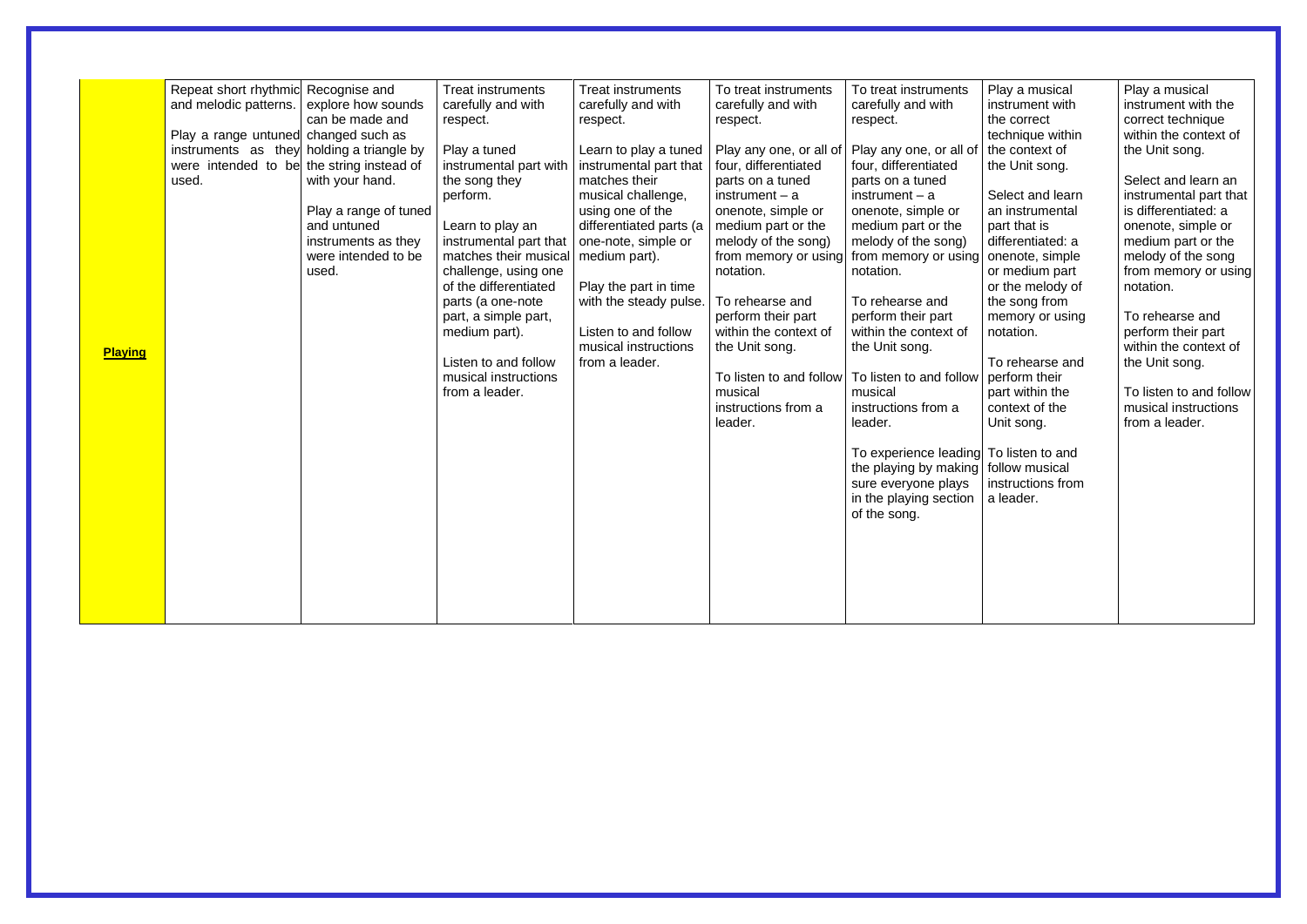| <u>Improvisation</u> | Put two or more sounds<br>into a sequence and<br>repeat them.                                                                        | Recognise and<br>explore how sounds<br>can be organised.                                 | Use voices and<br>instruments, listen<br>and sing back, then<br>listen and play using<br>one or two notes.                                                                 | Listen and clap back,<br>then listen and clap<br>an answer (rhythms<br>of words).<br>Improvise using one<br>or two notes.                                                                                  | Listen and copy back<br>using instruments;<br>two different notes.<br>Improvise using three<br>different notes.                                                                                                                                                                                                                                                                                                                       | Listen and copy back<br>using instruments;<br>two different notes.<br>Improvise using<br>three different notes.                                                                                                                                                                                                                                                                                          | Copy back using<br>instruments.<br>Use one, two and<br>three notes.<br>Question and<br>Answer using<br>instruments.<br>Using one, two and<br>three notes.<br>Improvise using the<br>notes $D, E, G, A + B$<br>(pentatonic scale/a<br>five-note pattern).                                                                                                                                                               | Copy back using<br>instruments.<br>Use one, two and<br>three notes.<br><b>Question and Answer</b><br>using instruments.<br>Using one, two and<br>three notes.<br>Improvise using the<br>notes $D, E, G, A + B$<br>(pentatonic scale/a<br>five-note pattern).                                                                                                                                                           |
|----------------------|--------------------------------------------------------------------------------------------------------------------------------------|------------------------------------------------------------------------------------------|----------------------------------------------------------------------------------------------------------------------------------------------------------------------------|------------------------------------------------------------------------------------------------------------------------------------------------------------------------------------------------------------|---------------------------------------------------------------------------------------------------------------------------------------------------------------------------------------------------------------------------------------------------------------------------------------------------------------------------------------------------------------------------------------------------------------------------------------|----------------------------------------------------------------------------------------------------------------------------------------------------------------------------------------------------------------------------------------------------------------------------------------------------------------------------------------------------------------------------------------------------------|------------------------------------------------------------------------------------------------------------------------------------------------------------------------------------------------------------------------------------------------------------------------------------------------------------------------------------------------------------------------------------------------------------------------|------------------------------------------------------------------------------------------------------------------------------------------------------------------------------------------------------------------------------------------------------------------------------------------------------------------------------------------------------------------------------------------------------------------------|
| <b>Composition</b>   | Choose the most<br>appropriate sound to<br>match a theme (such as<br>an animal, weather or<br>event) when given a<br>limited choice. | Select instruments<br>based on the<br>appropriate sounds<br>for the intended<br>purpose. | Help to create a<br>simple melody using<br>one, two or three<br>notes.<br>Learn how the notes<br>of the composition<br>can be written down<br>and changed if<br>necessary. | Help create three<br>simple melodies with<br>the Units using one,<br>three or five different<br>notes.<br>Learn how the notes<br>of the composition<br>can be written down<br>and changed if<br>necessary. | Help create at least<br>one simple melody<br>using one, three or<br>five different notes.<br>Plan and create a<br>section of music that<br>can be performed<br>within the context of<br>the unit song.<br>Talk about how it<br>was created. Listen<br>to and reflect upon<br>the developing<br>composition and<br>make musical<br>decisions about<br>pulse, rhythm, pitch,<br>dynamics and tempo.<br>Record the<br>composition in any | Help create at least<br>one simple melody<br>using one, three or<br>all five different<br>notes.<br>Plan and create a<br>section of music that<br>can be performed<br>within the context of<br>the unit song.<br>Talk about how it<br>was created. Listen<br>to and reflect upon<br>the developing<br>composition and<br>make musical<br>decisions about<br>pulse, rhythm, pitch,<br>dynamics and tempo. | Create simple<br>melodies using up to<br>five different notes<br>and simple rhythms<br>that work musically<br>with the style of the<br>Unit song.<br>Explain the keynote<br>or home note and the<br>structure of the<br>melody.<br>Listen to and reflect<br>upon the developing<br>composition and<br>make musical<br>decisions about how<br>the melody connects<br>with the song.<br>Record the<br>composition in any | Create simple<br>melodies using up to<br>five different notes<br>and simple rhythms<br>that work musically<br>with the style of the<br>Unit song.<br>Explain the keynote or<br>home note and the<br>structure of the<br>melody.<br>Listen to and reflect<br>upon the developing<br>composition and<br>make musical<br>decisions about how<br>the melody connects<br>with the song.<br>Record the<br>composition in any |